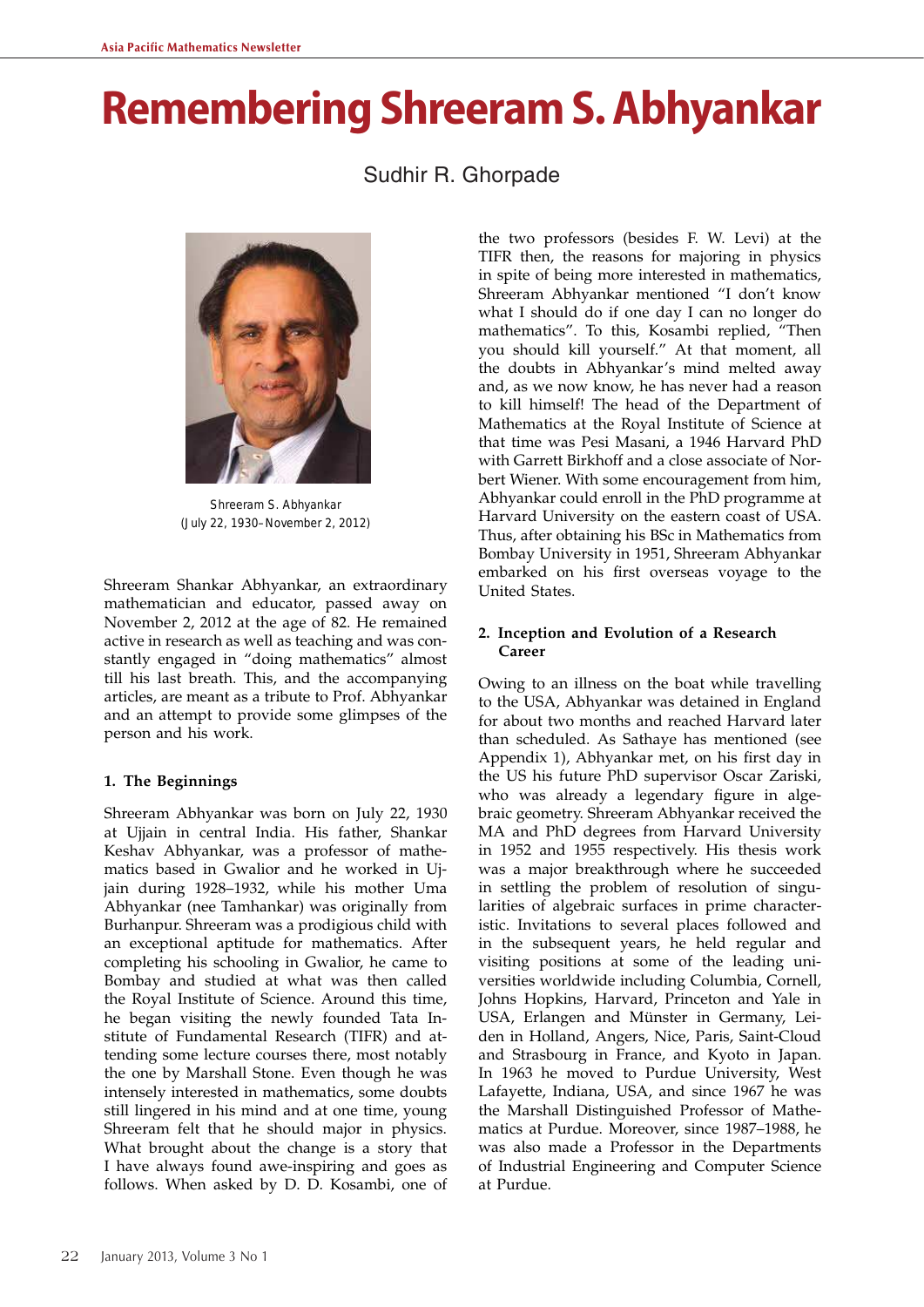Throughout his life, Shreeram Abhyankar retained close ties to the country of his birth and was deeply concerned about the development of mathematics in India. He made numerous visits to academic institutions in India including TIFR, IIT Bombay, MatScience, and in fact, spent several years away from Purdue while he worked as a Professor (and for some years as the Head of Department of Mathematics) at the University of Pune. Moreover, he founded a research institution, named Bhaskaracharya Pratishthana, at Pune in 1976. His inspiring seminars and eminence in mathematics often attracted many students and several of them went on to do PhD with him.

#### **3. Research Contributions**

Shreeram Abhyankar has made numerous important contributions to many areas of mathematics, especially algebraic geometry, commutative algebra, theory of functions of several complex variables, invariant theory, and combinatorics. He has authored close to 200 research papers published in some of the leading international journals. He is also the author of about a dozen books and research monographs. Like the great David Hilbert, Abhyankar's work can be roughly divided in fairly distinct phases during which he focused mainly on one broad topic and made substantive contributions. (See also the write-up by Balwant Singh in Appendix 2.) A brief outline is given below.

**Phase I: Resolution of Singularities.** This phase began, as noted earlier, with the path-breaking PhD thesis work of Shreeram Abhyankar, and was predominant mainly during 1954–1969. The topic always remained close to his heart and he would return to it from time to time, most notably, in the early 1980's when he worked on canonical desingularisation. See the accompanying articles of Balwant Singh and Dale Cutkosky (Appendix 2 and Appendix 3) for more on this topic. We also refer to the brief survey by Mulay in [7] and a riveting account, intermingled with personalised history, by Abhyankar himself in his Bulletin article [6].

**Phase II: Affine Geometry.** The study of affine algebraic curves and surfaces together with their embeddings and automorphisms formed the focal theme of Abhyankar's researches beginning around 1970 and lasting for about a decade. Through his explicit and algorithmic methods, rooted in high school algebra, Abhyankar achieved remarkable successes that greatly advanced the research in affine algebraic geometry. Some brilliant collaborations with his PhD students, especially T. T. Moh and Avinash Sathaye, ensued during this period. Abhyankar also popularised a 1939 conjecture of Keller, now known as the Jacobian problem, that still remains open and has enticed countless mathematicians over the years. The reminiscences by Avinash Sathaye, Balwant Singh and Rajendra Gurjar (see Appendices 1, 2 and 4) shed more light on this topic and the contributions of Abhyankar in it. Further, one may refer to the relevant parts of the Ford and Chauvenet award winning article [1] and the Kyoto paper [2] of Abhyankar for more on this topic.

**Phase III: Young Tableaux and Determinantal Varieties.** Around 1982, motivated by some questions concerning singularities of Schubert varieties in flag manifolds, Abhyankar became interested in determinantal varieties and was fascinated by the straightening law of Doubilet–Rota–Stein. He forayed into the combinatorics of Young tableaux and by a remarkable *tour de force*, managed to discover intricate formulas for enumerating various classes of tableaux and the interrelationships among them. These could be applied to obtain Hilbert functions of determinantal varieties and to derive some geometric properties. It was during this period that I met him and became enamoured of his mathematics. Abhyankar's work on this topic is mainly found in his research monograph [3] of about 500 pages that, incidentally, has no Greek symbols! For a gentler introduction, one may refer to my survey article in [7]. Although Abhyankar's interest in combinatorics had reached a peak in the mid-80's to the extent that he was once willing to denounce being an algebraic geometer, by the late-80's, he was persuaded by engineers and computer scientists to return to algebraic geometry and to teach them his algorithmic approach to it. This resulted in profitable interactions and was partly responsible for his book *Algebraic Geometry for Scientists and Engineers* [4] that went on to become an AMS bestseller. And then there were the letters from J.-P. Serre.

**Phase IV: Galois Theory and Group Theory.** In a series of letters in 1988, Serre posed specific questions to Abhyankar related to his 1957 paper on covering of algebraic curves. This led to a revival of interest by Abhyankar in his own conjectures concerning Galois groups of unramified coverings of the affine line in characteristic  $p \neq 0$ . By this time, group theory had progressed a great deal and Abhyankar, already in his sixties, became a student again and began a massive study of the significant advances in group theory and applied them effectively to questions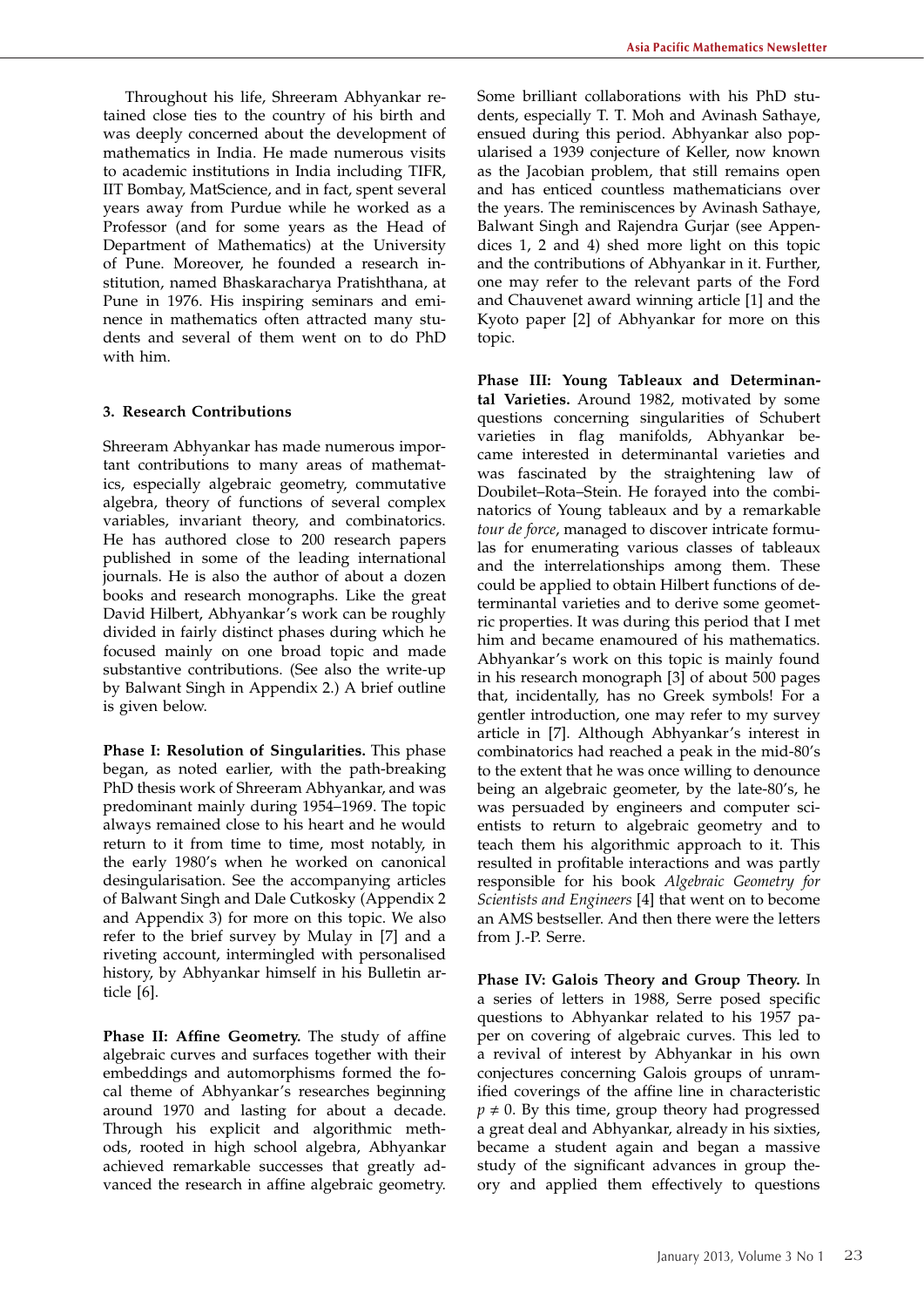in galois theory. During 1990–2005, Abhyankar wrote numerous papers giving "nice equations for nice groups". Meanwhile, Abhyankar's conjectures from his 1957 paper were settled using rather abstract methods, by M. Raynaud and D. Harbater (for which they received the Cole Prize from the American Mathematical Society). For an introduction to Abhyankar's work during this phase, it may be best to refer to his two *Bulletin* articles [5] and [6].

**Phase V: Jacobian Problem and Dicritical Divisors.** Soon after the publication in 2006 of his book *Lectures on Algebra I* that has more than 700 pages, Abhyankar returned to the Jacobian problem, which was mentioned earlier. He began by publishing his "thoughts" in a four part paper of more than 300 pages in the *Journal of Algebra* in 2008. Around this time, he encountered the topological notion of dicritical divisors. He quickly understood its significance, but was not satisfied until he could understand them algebraically in his own way. In a series of remarkable papers, he algebracised the theory of dicritical divisors thereby making it valid for nonzero characteristic as well as mixed characteristic, and studied its connections with the Jacobian problem. As he liked to put it, using dicritical divisors, one sees that intrinsically hidden inside the belly of a bivariate polynomial there live a finite number of univariate polynomials. Sathaye had once described this work of Abhyankar's as one of his best thus far. One is further impressed when one considers that it was done when Abhyankar was around 80 years of age!

#### **4. Honours and Accolades**

Quite naturally, Shreeram Abhyankar received numerous honours and awards during his lifetime. This includes McCoy Prize from Purdue, Lester Ford Prize and the Chauvenet Prize from the Mathematical Association of America, a Medal of Honour from the University of Valliadolid, Spain, as well as the University of Brasilia, Brazil, and the honorary title of *Vidnyan Sanstha Ratna* from the Institute of Science, Mumbai. He received a honorary doctorate from the University of Angers, France in 1998. On this occasion, Fields medalist Heisuke Hironaka wrote: "*Your long and powerful works deserve far more than the honorary doctorate you are receiving. Even so, I am happy to hear the good news. Your originality has been a gold mine for many other algebraic geometers, including myself. Now the mined gold is receiving rays of sunlight, facets after facets.*"

Abhyankar was elected as a Fellow of the Indian National Science Academy in 1987 and the Indian Academy of Sciences in 1988. Most recently, he was among the inaugural batch of Fellows of the American Mathematical Society (AMS) announced by the AMS on November 1, 2012. He has guided about 30 PhD students and has inspired many more at different stages of their education and research career. International conferences in algebra and algebraic geometry in honour of Shreeram Abhyankar were held at Purdue in 1990, 2000, 2010 and 2012 around the month of July and also at Pune, India, in December 2010.

3

#### **5. Epilogue**

Professor Abhyankar is survived by his wife Yvonne, a remarkable person herself and who had been a constant companion and a source of strength to him since their marriage in 1958, son Hari (a 1999 PhD in Operations Management from MIT), daughter Kashi (a 2001 PhD in Mathematics from Berkeley), and four granddaughters Maya, Kira, Kaia and Ela.

Shreeram Abhyankar's influence on many areas of mathematics, especially algebraic geometry, through his outstanding research and on numerous students, colleagues, and admirers the world over through his inspiring lectures and also his books and articles, shall remain for years to come. Those of us who have had the pleasure and privilege of knowing him and learning something about mathematics and life from him will always cherish the fond memories of our association.

#### **References**

- [1] S. S. Abhyankar, Historical ramblings in algebraic geometry and related algebra, *Amer. Math. Monthly* **83** (1976) 409–448.
- [2] S. S. Abhyankar, On the semigroup of a meromorphic curve I, in *Proceedings of the International Symposium on Algebraic Geometry*, Kyoto (1977), pp. 240–414.
- [3] S. S. Abhyankar, *Enumerative Combinatorics of Young Tableaux* (Marcel Dekker, New York, 1988).
- [4] S. S. Abhyankar, *Algebraic Geometry for Scientists and Engineers* (American Mathematical Society, Providence, RI, 1990).
- [5] S. S. Abhyankar, Galois theory on the line in nonzero characteristic, *Bull. Amer. Math. Soc.* **27** (1992) 68–133.
- [6] S. S. Abhyankar, Resolution of singularities and modular Galois theory, *Bull. Amer. Math. Soc.* **38** (2001) 131–169.
- [7] C. Bajaj (Ed.), *Algebraic Geometry and its Applications: Collections of Papers from Shreeram S. Abhyankar's 60th Birthday Conference* (Springer-Verlag, New York, 1994).
- [8] C. Christensen, G. Sundaram, A. Sathaye and C. Bajaj (Eds.), *Algebra, Arithmetic and Geometry with Applications: Papers from Shreeram S. Abhyankar's 70th Birthday Conference* (Springer, New York, 2004).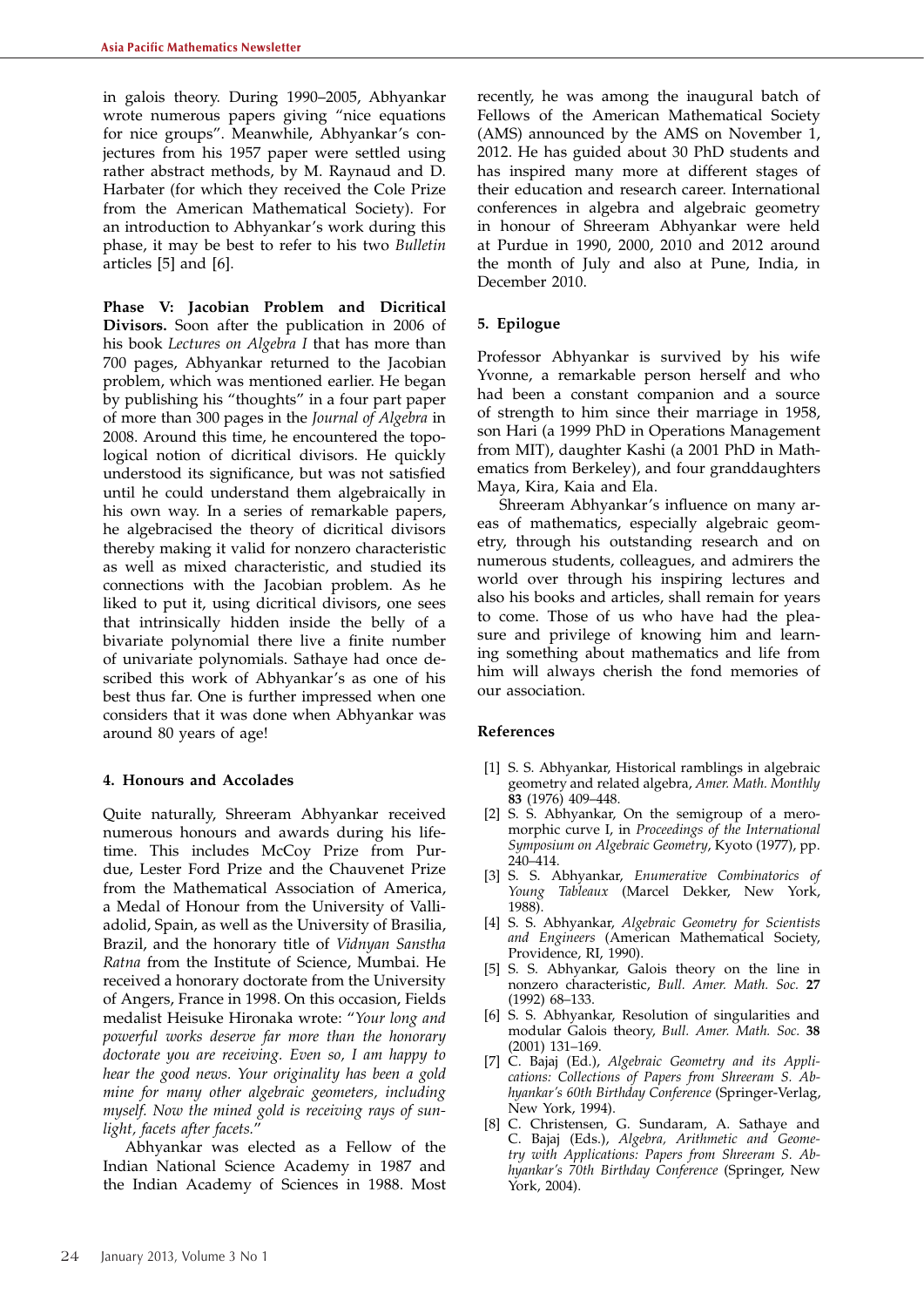### **Appendix 1 Appendix 1**

## **Shreeram Shankar Abhyankar Shreeram Shankar Abhyankar Appreciation of my Guru Appreciation of my Guru**

I met Abhyankar when I was a third year college student, while he was visiting Pune in Summer. He had made an open invitation to anyone interested in mathematics and our mathematics Professor took me to meet him in response. My introductory meeting lasted about three hours, to be repeated over several days! It is hard to summarise what we talked about. He would certainly answer any questions about mathematics that I asked, sometimes diverting them to more interesting topics. Often, he would talk about Marathi and Sanskrit literature, philosophy, memories of learning in childhood and so on. Very rarely did he give a formal lecture, in these private chats. He was always patient in explaining the same thing over and over again.

I continued to visit him whenever he would return to Pune and finally in 1969, I moved to Purdue University after he suggested that would make it easier to continue my studies. I finished my doctorate in 1973 and have been deriving my inspiration to do mathematics by observing his work and listening to him.

Abhyankar had a unique perspective of mathematics. He often rebeled against "fancy mathematics", demanding that all theorems should have detailed concrete proofs. He also believed that papers should spell out all the necessary details and he practiced this rigorously. As a result, several of his papers are difficult to read, because you have to keep your concentration on every little detail that he has laid down. He would often say that the proofs should be so logical that a computer should be able to verify them!

He also had a sense of poetry and rhythm in his papers. He would create multiple subsections with matching words and equal number of subitems, so that the paper had a natural symmetry. Sometimes, he would spend enormous amount of time to create such intricate structures. He then would proceed to prove the main theorem by pulling together his several lemmas into a proof of the type: "The result follows by items *a*, *b*, *c*, . . . , *z*".

He was also a master of proof by mathematical induction. A good induction proof needs a clear understanding of the main points and an intellectual capacity to analyse the changes as you move through different cases.

During his long mathematical career of more than 57 years, he went through several distinct periods of concentration on specific topics. When he was concentrating on a specific topic, he would be totally immersed in it, reading what he could find, asking everybody about it, and even consciously seeking the experts in the field. At the end, he would become a master of the subject himself.

I was his student when he was concentrated on affine geometry. He had just finished his monumental work in resolution of singularities and had come to the conclusion that he needed something appealing to young new students. The subject of resolution, while at his heart, required years of preparation and did not connect that well with freshmen or high school students. By his personal experience, he knew that love of mathematics is best developed early — he was younger than 10 when he discovered its beauty.

So he thought of interesting problems about the simplest mathematical structure, the polynomials. This is something one learns in middle school and usually stays in one's mind as a boring skill! He was determined to change that.

He invented the question which has now become famous by the title "Abhyankar–Moh Epimorphism Theorem". In a modern textbook, it would be stated in fancy language as follows:

Suppose that  $f \in k[X, Y]$  — a polynomial in two variables such that *f* is biregular to a line, then is *f* a generator of the polynomial ring?

While precise, this statement needs lots of explanation. Abhyankar reformulated it so that even a middle schooler can understand and think about it:

Suppose  $p(t) = t^n + p_1 t^{n-1} + \cdots + p_n$  and  $q(t) =$  $t^m + q_1 t^{m-1} + \cdots + q_m$  are polynomials so that *t* can be written as a polynomial in  $p(t)$  and  $q(t)$ . Is it true that *n* divides *m* or *m* divides *n*?

Students are familiar with linear change of variables. Building on the concept, Abhyankar described a polynomial  $f(X, Y)$  to be a "variable" if there is a polynomial  $g(X, Y)$  such that every polynomial in *X*, *Y* can be written as a polynomial in *X*, *Y*. In standard notation, this means  $k[X, Y] =$  $k[f, g]$ .

Then the central question raised by Abhyankar was, how can you tell if a given  $f(X, Y)$  is a variable? The Epimorphism Theorem gives a sufficient condition that there are polynomials *p*, *q* as described above, so that  $f(p(t), q(t)) = 0$ . (This is actually true only when you are working in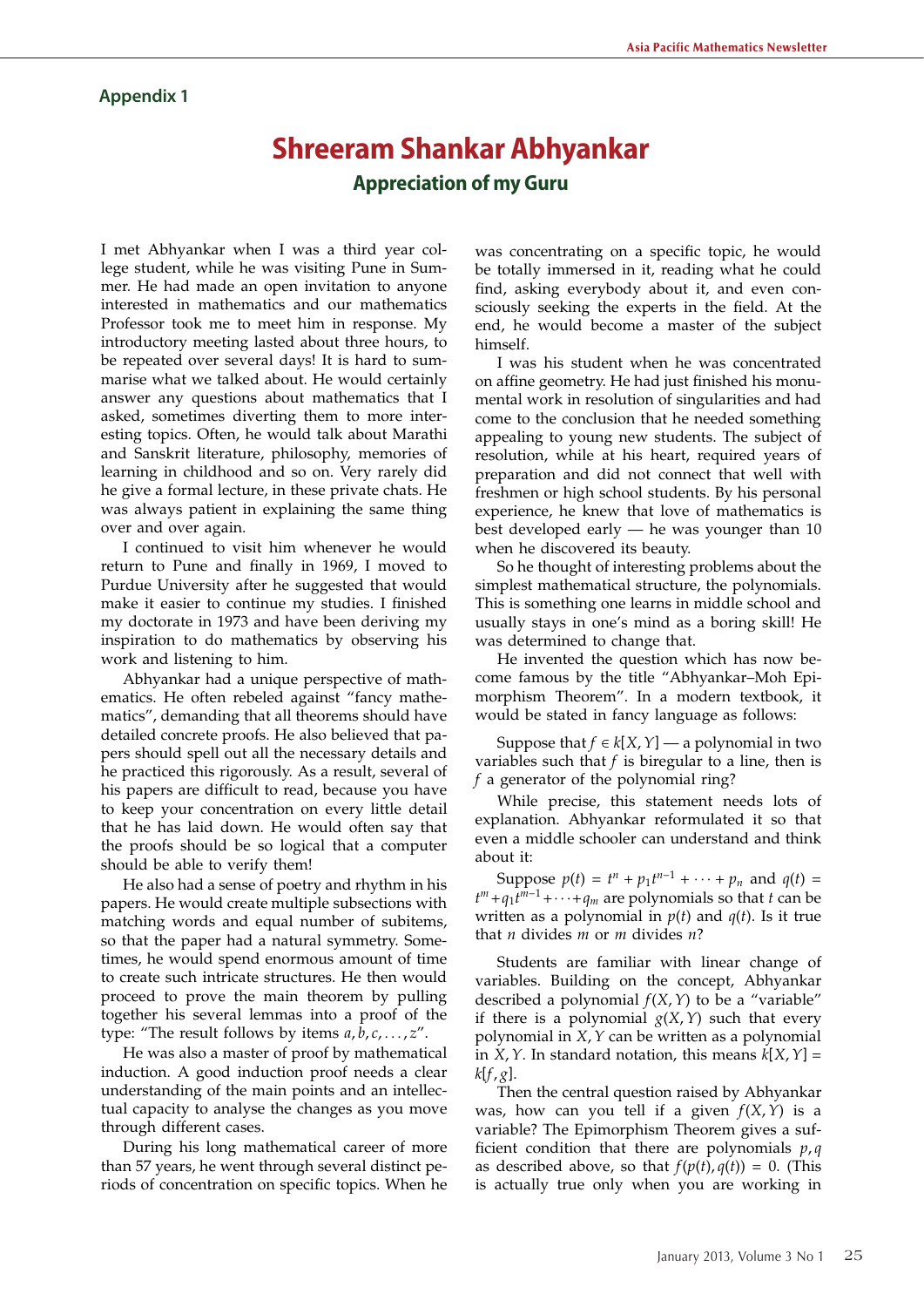characteristic zero, but that means it is true in the usual real or complex numbers.)

The corresponding three (or higher) dimensional question is still unresolved, but has been a key feature of numerous research papers since.

Another intriguing question is how to tell if a given pair of polynomials *f*, *g* form a pair of variables, i.e.  $k[X, Y] = k[f, g]$ . An answer in the form of the famous "Automorphism Theorem" is that we should be able to transform the given *f*, *g* into *X*, *Y* by a sequence of standard transformations where we hold one of them fixed and add a polynomial expression in it to the other. For example, replace *f*, *g* by *f*, *g* + 2*f* − *f*<sup>3</sup>.

While this is a valid criterion, it is not that satisfactory, since we do not know the result until all the steps are carried out. So it is worth seeking other useful criteria.

Abhyankar popularised another striking question known as the Jacobian Problem which asks:

Suppose that the Jacobian of  $f, g$  written as  $J(f,g) = f_X g_Y - f_Y g_X$  is a nonzero constant. Then is it true (in characteristic zero, or simply in complex numbers) that  $f, g$  is a pair of variables?

A calculus student knows and can understand this condition. This simple sounding problem has a long history. There are several published incorrect proofs and new ones are being produced with a predictable regularity. Abhyankar himself was instrumental in pointing out the flaws in many of these "proofs" and has some of the best results obtained so far (at least in the two variable case). The problem naturally extends to any number of variables and is an active area of research.

5

Abhyankar has also led in and inspired a lot of research in the problems of Galois Theory (especially over function fields in positive characteristic). Abhyankar used to fondly recall how his pathbreaking papers on fundamental groups (from 1950s) were born out of a flash of intuition during intense concentration. He felt that he had experienced the yogic experience of Samadhi at that time and he had practically decided to become a Yogi instead! Fortunately for the mathematical world, some accidental events in his life at the time brought him back to the material world. Yet, till the end, he always considered his mathematics as applied Yoga!

Abhyankar was convinced that mathematics is a panacea. He used to tell how, as a young child he was weak and suffered from many ailments. This continued until he discovered mathematics. Once he started reading mathematics, he did not get sick again. Even when sick, he could push aside the pain and get well by immersing in mathematics. Perhaps, his sudden death while sitting at his desk, working on mathematics, is a testimonial to his theory of mathematics over matter!

areas of algebra and algebraic geometry, and also on Sanskrit including fields of Philosophy, History of Indian Lexington, USA. He obtained PhD in 1973 from Pure University under the supervision of Shreetam Pure Pure Vision of Shreetam Pure Vision of Shreetam Pure Shreetam Pure Shreetam Pure Shreetam Pure Shreetam Pure Shreetam Pure **Avinash Sathaye** is Professor at the Department of Mathematics of the University of Kentucky, Lexington, USA. He obtained PhD in 1973 from Purdue University under the supervision of Shreeram Abhyankar. He works in the

Abhyankar. He works in the areas of algebra and algebraic geometry, and also on Sanskrit including *E-mail: sohum@ms.uky.edu* fields of Philosophy, History of Indian Mathematics and Indology.

### **Appendix 2 Appendix 2**

# **A Note on Abhyankar and His Work A Note on Abhyankar and His Work**

Abhyankar's style of work, according to my observation, was to work thoroughly in one area of algebraic geometry for a few years, making substantial and deep contributions to it, and then move on to a different area or return to one of his earlier favourites. Some specific areas encompassed in his vast research work are resolution of singularities, tame coverings and algebraic fundamental groups, affine geometry, enumerative combinatorics of Young tableaux and Galois groups and equations. I will talk about only two of these,

where I have some firsthand knowledge, namely resolution of singularities and affine geometry.

In the 1940's Zariski had obtained a rigorous proof of resolution of singularities of surfaces and threefolds in characteristic zero. The case of positive characteristic for surfaces was done by Abhyankar in his PhD thesis in 1956. An extension of the result to threefolds required, as a first step, the resolution of singularities of an embedded surface. This Abhyankar investigated over several years, developing in the process highly intricate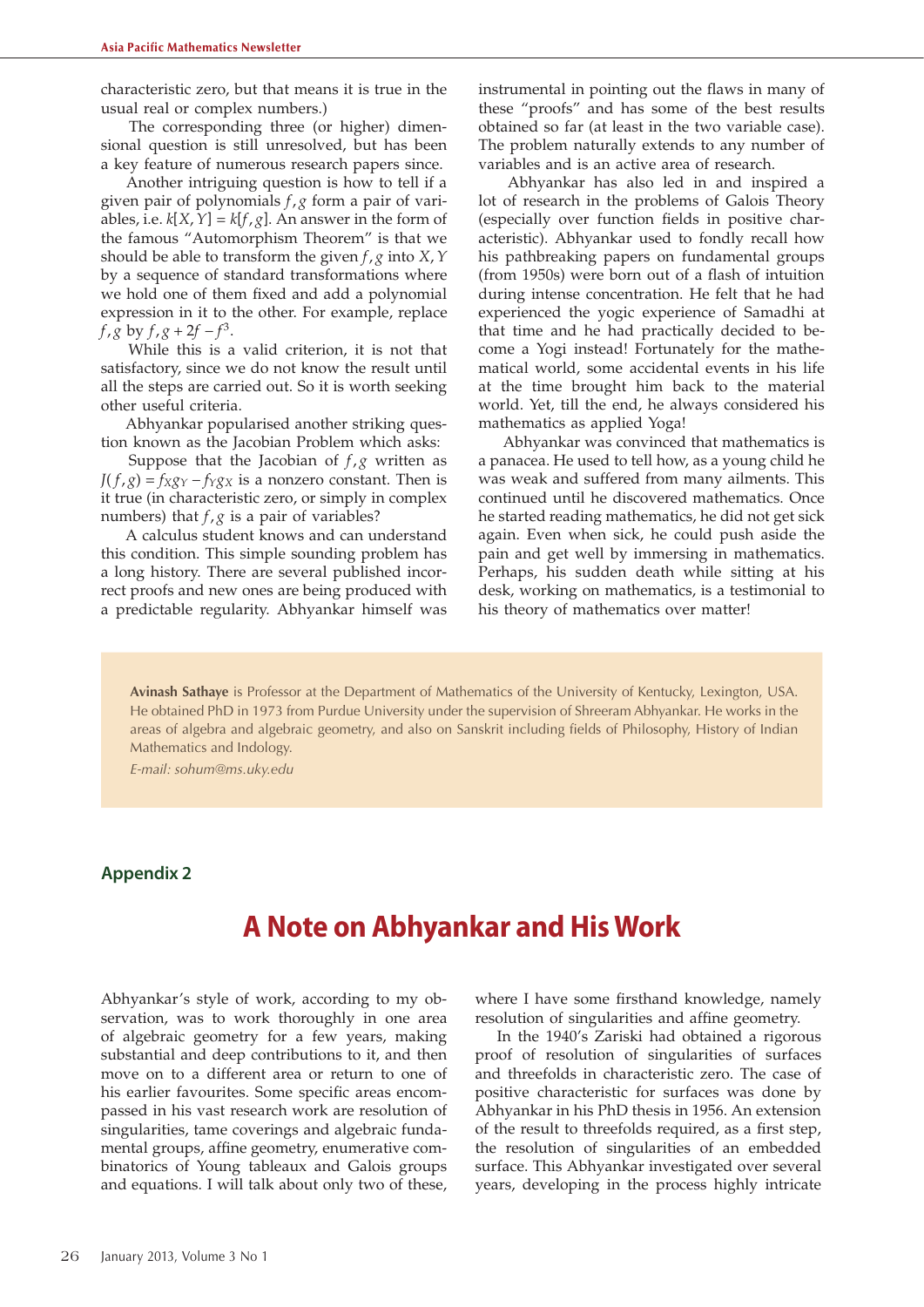and powerful algorithms in positive characteristic. As the material grew in size, he found it necessary to write up and update his various results in a book *Resolutions of Singularities of Embedded Algebraic Surfaces*, which appeared in 1966 and which culminated in a proof of resolution of singularities of threefolds in characteristics other than 2, 3, 5. He once told me that he had about 300 pages of handwritten notes which take care also of characteristics 2, 3, 5, but that he did not have the energy to translate these into a readable exposition. Apart from positive characteristic, Abhyankar also solved the equally difficult problem for the arithmetic case, i.e. for surfaces over the ring of integers. For a long time the only significant contributions in positive characteristic or in the arithmetic case were those due to Abhyankar.

In affine geometry, the themes of Abhyankar's work were embeddings and automorphisms. Two well-known terms here are the Epimorphism Theorem and the Jacobian Conjecture. In fact, Abhyankar's focus was on the Jacobian Conjecture, and Epimorphism Theorem was just the outcome of his first attempt at solving the Jacobian Conjecture. This was in the early 1970's. Soon after, Abhyankar moved to other areas but then returned to the Jacobian Conjecture in about the year 2002. Then this remained the area of his work in the last decade of his life. Abhyankar was very fond of *algebraicising* results from other areas, notably analysis and topology, if he thought they were relevant to his current interest. He often succeeded in doing this, and this was also one of his strengths. It is in this spirit that he developed the algebraic theory of dicritical divisors in the last few years, keeping in view their possible application to a solution of the Jacobian Conjecture.

I must single out two of his publications for special mention: His paper *On the valuations centered in a local domain* (1956) and his Princeton monograph *Ramification Theoretic Methods in Algebraic Geometry* (1959). These are repertories which continue even now to yield new techniques and insights.

I discovered early on in my association with Abhyankar that while you can learn mathematics from a book you can almost never get from it the insight which listening to his lectures provided. I learned much mathematics from his lectures and my private discussions with him.

My relationship with Abhyankar went beyond mathematics. Our families have had a close relationship for over four decades. In my young days I took pride in my knowledge of Hindu mythology. This pride evaporated quickly after I heard Abhyankar expound on the theme for the first time. He must have noticed my interest because soon mythology became as much a part of our conversations as mathematics, if not more. Mostly this was a one way street with me learning much mythology and mathematics from him. During a talk by Abhyankar at Purdue on "Relationships in Mahabharata" the audience was awestruck by his unmistakable and firm grasp on the complicated web of inter-relationships among numerous characters in the epic. I must say that over the years I developed a distinct feeling that some of his actions were guided by what he believed his mythological hero did or would do in a similar situation.

Rathamatics of bestiant at the Tata Institute of Fundamental Research, Munibar, mula, and he worked there the<br>his retirement in 2000. Thereafter he worked for several years at the Indian Institute of Technology Bombay, and supervision of R. Sridharan/C. S. Seshadri at the Tata Institute of Fundamental Research, Mumbai,  $\frac{1}{100}$  India, and he worked there there there there is believed at multiplate for several years at the works at the areas of Institute of Technology Bombay, and since 2009, he is at the MU-DAE Centre for Excellence in the MU-DAE Centre for Excellence in the MU-DAE Centre for Excellence in the MU-DAE Centre for Excellence in the MU-DAE Centre for **Balwant Singh** obtained PhD in Mathematics from the University of Bombay in 1970 under the supervision of R.Sridharan/C. S. Seshadri at the Tata Institute of Fundamental Research, Mumbai, India, and he worked there till h R.Sridharan/C. S. Seshadri at the Tata Institute of Fundamental Research, Mumbai, India, and he worked there till since 2009, he is at the MU-DAE Centre for Excellence in Basic Sciences at Mumbai. He works in the areas of

Basic Sciences at Mumbai. He works in the areas of algebraic geometry and commutative algebra. *E-mail: balwantbagga@gmail.com*

### **Appendix 3 Appendix 3**

# **An Homage to Professor Abhyankar An Homage to Professor Abhyankar**

It was with great sorrow that I heard of the passing of Prof. Abhyankar. He was a great man. I admired and liked him, both as a mathematician and as a man. I first met him in West Lafayette in 1988,

when my wife, Hema Srinivasan, and I were visiting Purdue University for a year. We frequently visited his home, and have continued to have a close contact with him since then. Always he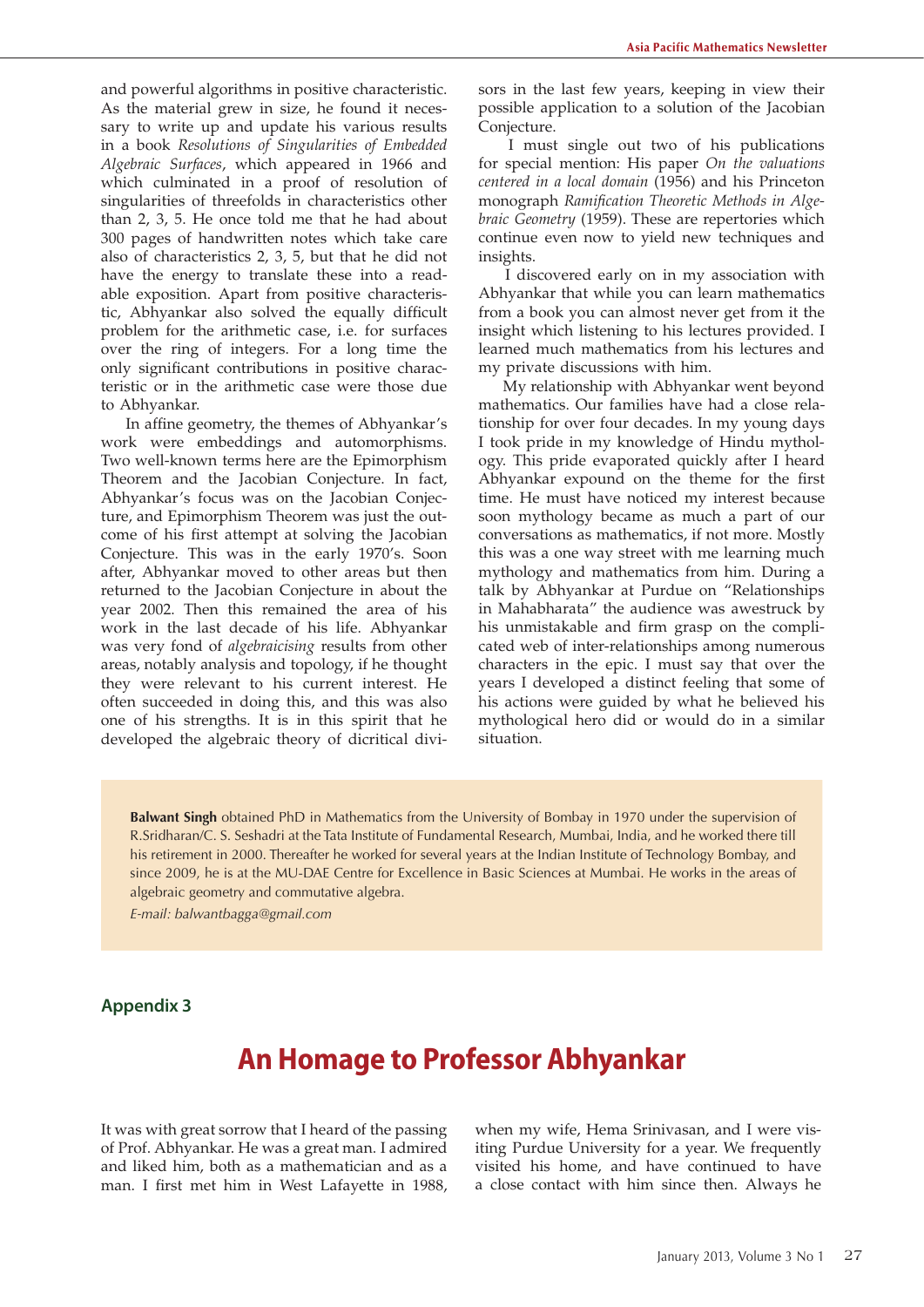was surrounded by his students and co-workers. His wife, Yvonne, somehow managed all of this, making everyone welcome. At that time, their son Hari was an undergraduate at Purdue and their daughter Kashi was still in High School.

Professor Abhyankar was a charismatic man, and an excellent speaker, who could mesmerise an audience. He had a special way of talking with people about mathematics. He would insist that people explain what they were doing in elementary terms. Often when you began talking with him you realised how poor your understanding was, but at the end of the conversation you had a much deeper knowledge. Throughout his mathematical life, he took polynomials and power series, and related concepts such as determinants and discriminants as the focus of his interest, only considering the most fundamental and important problems. He liked to see things in the simplest way possible, without affectation. I

have always admired his strength, being willing to stand alone if necessary, following what he believed in.

7

I have spent many hours closely studying Professor Abhyankar's wonderful papers on resolution, valuations and ramification. His papers are written with remarkable care. It takes tremendous effort to read them. He created his own language to explain his mathematics. Everything is stated in pure algebra, with no recourse to possibly misleading geometric intuition. Often a key point in the argument is a clever algebraic manipulation. Considering the incredible complexity of his proofs, it is amazing how carefully written and precise they are.

I am very glad that I was able to attend his 82nd Birthday conference this summer at Purdue University. The conference was a tribute to his rich life, celebrated by his many students, collaborators and colleagues.

He works in the areas of commutative algebra and algebraic geometry, especially on resolution of singularities. Missouri, Columbia, USA. He obtained PhD in 1985 from Brandeis University under the supervision of *E-mail: CutkoskyS@missouri.edu* **Steven Dale Cutkosky** is Curator's Professor at the Department of Mathematics of the University of Missouri, Columbia, USA. He obtained PhD in 1985 from Brandeis University under the supervision of Teruhisa Matsusaka.

Teruhisa Matsusaka. He works in the areas of commutative algebra and algebraic geometry, especially

Teruhisa Matsusaka. He works in the areas of commutative algebra and algebraic geometry, especiallyon resolution of singularities.

### **Appendix 4 Appendix 4**

# **Professor Shreeram Shankar Abhyankar: Some Reminiscences Professor Shreeram Shankar Abhyankar: Some Reminiscences**

I first met Prof. Shreeram Abhyankar sometime in 1970 when I was still an undergraduate in Pune. Avinash Sathaye, who was then a PhD student of Abhyankar, took me to Abhyankar's house. For the next few years I used to visit him when he came to Pune. During these visits he had recommended some books in mathematics for me to read. Among them I remember the following classics: Kamke's *Set Theory*, Knopp's twovolume *Theory of Functions*, Zariski-Samuel's twovolume *Commutative Algebra*, Ford's *Automorphic Functions*, Siegel's three-volume *Complex Function Theory*, Goursat's *Complex Analysis*, . . . .

During my student years, and later as a more mature researcher, I managed to read all these books. The knowledge acquired from these books has helped me greatly over the years and made me a more confident researcher. I wish I had read more of the books suggested by Abhyankar!

Professor Abhyankar helped me to go to Purdue University for PhD I had the honour of associating with him in one research project. In due University for PhD I had the honour ofassociating with him in one research project. Inconnection with the famous Jacobian Problem, I found a formula due to Lagrange for expressing the inverse of a power series in one variable which has a non-vanishing determinant at the origin. In Goursat's book there was a partial generalisation of this to two variables. By some heuristic argument I found a complete generalisation to arbitrary number of variables using the argument in Goursat which used complex integration. When I showed this to Abhyankar he first observed that I was expressing the formula in a somewhat complicated way. He first simplified the expression and then gave a purely algebraic proof of it! Several mathematicians, including Bass–Connell–Wright, have tried to use this formula for solving the Jacobian Problem. From this proof, and from my reading and the Professor Abhyankar helped me to go to Purwhen I was still an undergraduate in due University for PhD I had the honour of winash Sathaye, who was then a PhD associating with him in one research project. In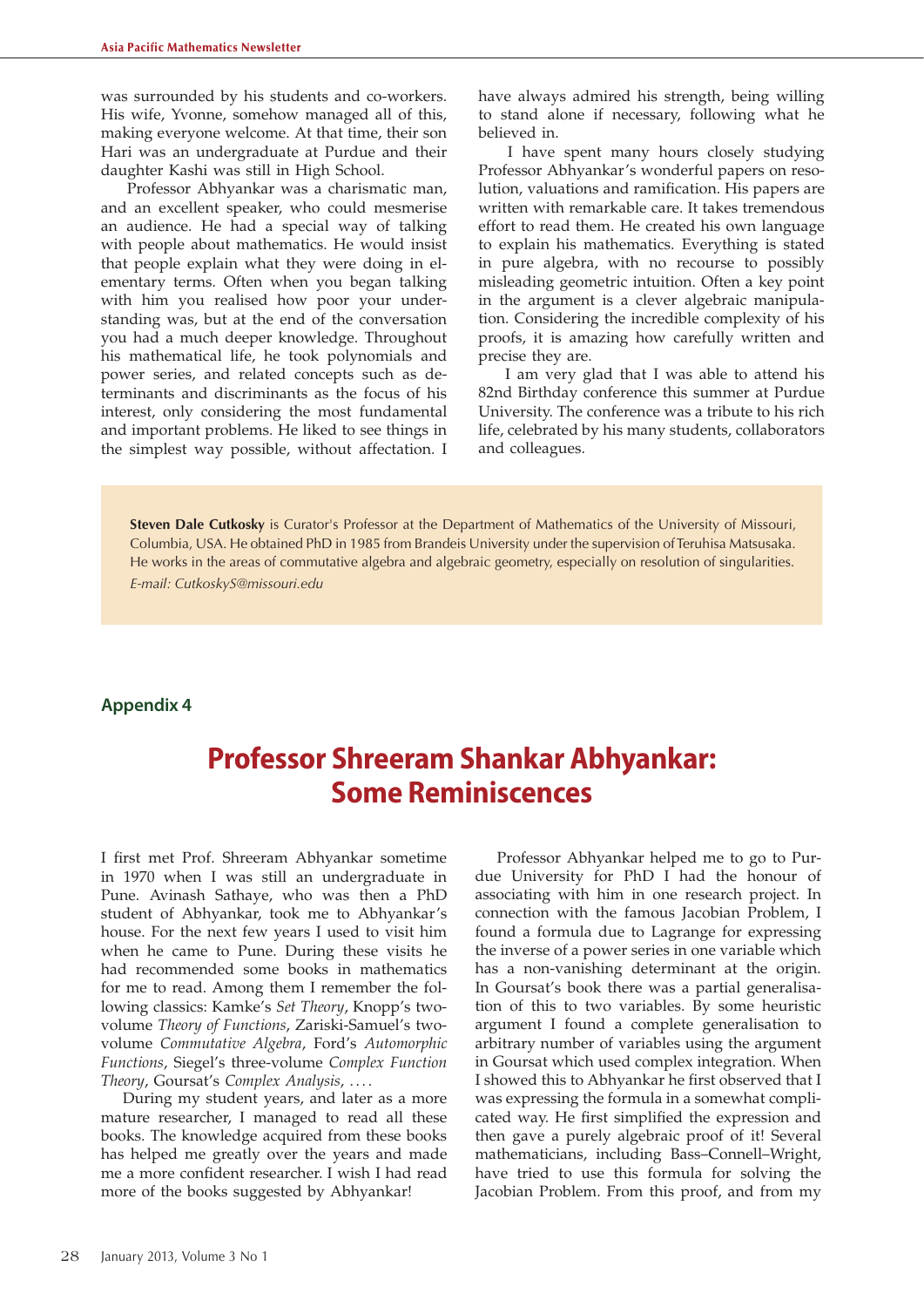8

study of some of Abhyankar's work in later years, I consider him as one of the best commutative algebraists in the world in the last 60 years.

Before settling down in Purdue University in 1963 he had worked in major universities like Columbia, Cornell, Princeton, Johns Hopkins, Harvard, ...

Professor Abhyankar has many outstanding results to his credit. There is still no improvement, or simplification, of his work about resolution of singularities of surfaces in 1956, and threefolds in 1965 in characteristic  $p > 0$ . Some of the other works for which he will always be remembered are: Uniqueness of embeddings of an affine line in the affine plane in characteristic 0, Galois groups of coverings of the affine line in characteristic *p* > 0, multiply-transitive Galois covers, Jacobian Problem in two dimension. In my opinion he went much deeper than anyone else in trying to solve the Jacobian Problem.

Professor Abhyankar authored many books: *Resolution of Singularities of Embedded Algebraic Surfaces, Ramification Theoretic Methods in Algebraic Geometry, Local Analytic Geometry, Algebraic Space Curves, Algebraic Geometry for Scientists and Engineers, Expansion Techniques in Algebraic Geometry, Enumerative Combinatorics of Young Tableaux, Weighted Expansions for Canonical Desingularization*, a recent textbook on *Algebra*, ... These will be valuable for years to come.

The total body of his work (research papers, books, a very large number of conference lectures around the world,  $\ldots$ ) is truly staggering. It shows his tremendous hard work, technical abilities and total passion for mathematics. This in itself is greatly inspiring, but he will always be remembered for his indomitable spirit, a strong patriotic feeling towards his Indian roots, his confidence in his knowledge and a just pride in knowing the value, and place, of his research work in algebraic geometry. It can be said that his interests lay more in classical mathematics. Perhaps I am wrong, but I think he did not even once use tensor product in his research!

One of his motto was never to use a result whose proof he had not read. He broke this rule

the first time when he used the classification of finite simple groups.

I met him in August during a conference on Topology of Algebraic Varieties in Montreal and we had interesting discussions about the latest paper he was writing with Artal Bartolo, hoping to make Zariski's work on complete ideals in twodimensional regular local rings more understandable. Even at 82, he was in great spirit. In the conference he gave a talk on some nice work he had done a few years ago using classical Knot Theoretic work of Zariski related to singularities of plane algebraic curves. This work of Abhyankar is also related to his work on some version of Hilbert's 13th Problem. He remained active and thought about mathematics almost till his last breath.

Professor Abhyankar guided more than twenty five students for PhD. More than ten of them are Indian; in fact Prof. Abhyankar took many Indian students to Purdue and guided them for PhD. He made a large number of visits to India and inspired many young mathematicians. I count myself lucky to be one of these people. In recent years, during his visits he used to lecture to many students from Pune/Mumbai on diverse topics in algebraic geometry, sometimes for hours. My son Sudarshan was one of these students; this, forty years after I had first started learning from him!

Although he lived in US for more than sixty years he contributed to Indian mathematics in many ways. His founding of the Bhaskaracharya Pratishthana in Pune is only one of these important contributions.

Professor Abhyankar received many prestigious awards and fellowships in his long and distinguished career. Some of the prestigious awards like, Sloan Fellowship, Ford Prize, Chauvenet Award, ... are the proof of his outstanding works. He was Marshall Distinguished Professor of Mathematics in Purdue University from 1967. For the past twenty-five years he was also a professor in the departments of Industrial Engineering and Computer Science in Purdue University, in recognition of his interdisciplinary work.

Professor Abhyankar will always remain alive in our memories.

**Rajendra V. Gurjar** is Senior Professor at the School of Mathematics of the Tata Institute of Fundamental **Rajendra V. Gurjar** is Senior Professor at the School of Mathematics of the Tata Institute of Fundamental Research, Mumbai, India. He obtained PhD in 1979 from the University of Chicago under the supervision of Pavman Murthy.<br>Mumbai, India. He obtained PhD in 1979 from the University of Chicago under the supervision of Pavman Murthy. E-mail: gurjar@math.tifr.res.in *E-mail: gurjar@math.tifr.res.in* He works in the areas of commutative algebra and complex algebraic geometry.